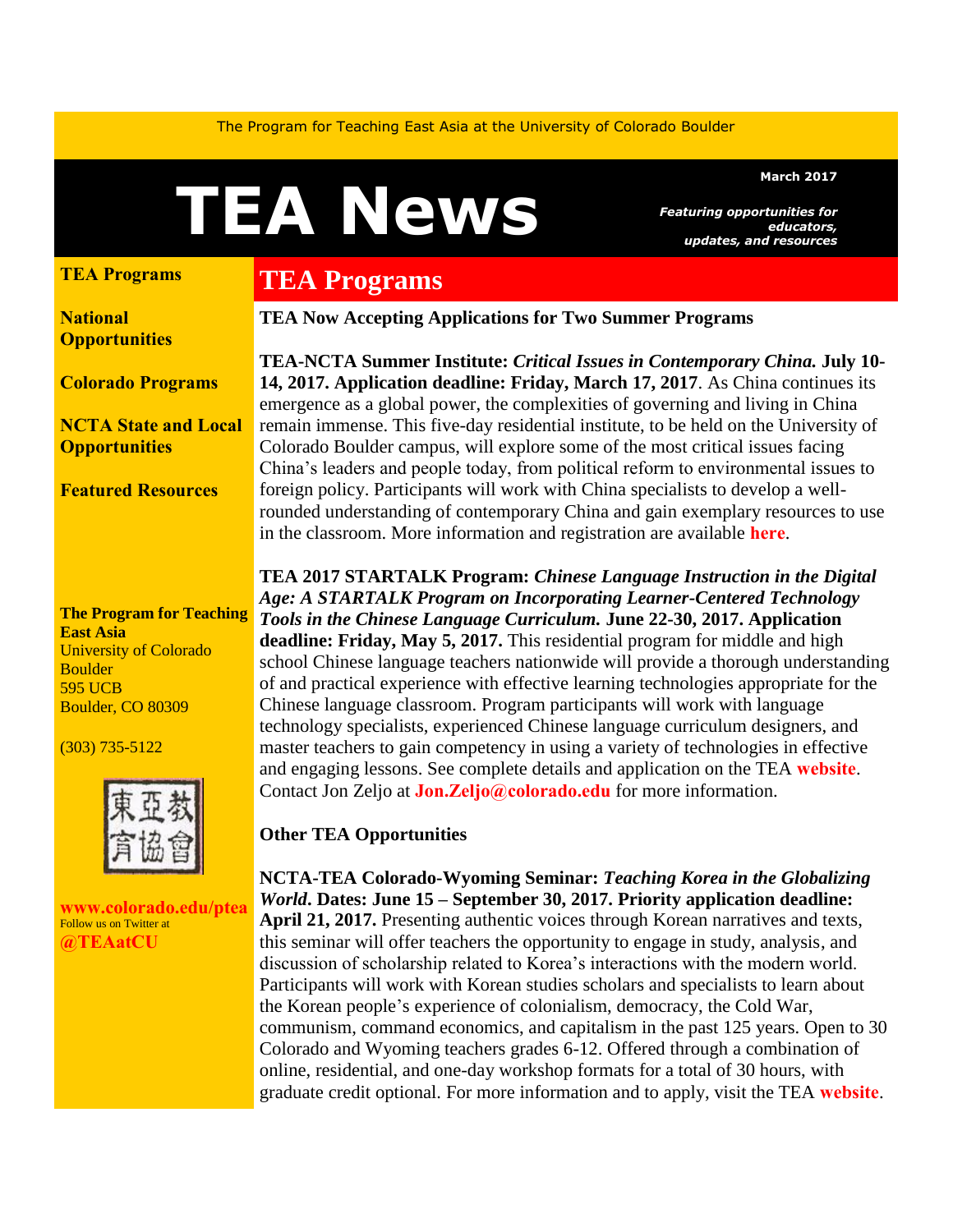For more information, email **[Catherine.Ishida@colorado.edu](mailto:Catherine.Ishida@colorado.edu)**.

**Five College Center on East Asian Studies and TEA Cosponsored Webinar:** *Somewhere Among.* **Tuesday, April 11, 2017.** This webinar will feature author Annie Donwerth-Chikamatsu, whose book *Somewhere Among* tells the story of a bicultural fifth-grader living in Japan in 2001. Register **[here](https://attendee.gotowebinar.com/register/3947167958976154115)**.

## <span id="page-1-0"></span>**National Opportunities**

**NCTA Summer Institute:** *East Asian Philosophies and Religions: A Visual and Literary Introduction***. July 24-28, 2017. Priority application deadline: Friday, March 31, 2017.** This institute will explore the key philosophical and religious traditions that underlie East Asian belief systems, historically as well as in the present. Participants will focus on the emergence of Buddhism, Daoism, Confucianism, and Shinto as well as how these traditions evolved as they moved across space and time. By examining artworks and reading primary and secondary documents, participants will also identify resources for inclusion in the classroom. Presented by the East Asia Resource Center at the University of Washington. For more information and to apply, visit the EARC **[website](https://jsis.washington.edu/earc/east-asian-philosophies-religions/)**.

**NCTA Summer Institute:** *Neighborhoods in Japan: Learning and Teaching about Community through Stories, Videos, and Images***. July 10-14, 2017. Priority application deadline: Friday, March 31, 2017.** Teachers in grades 2-8 who participate in this workshop will learn about multiple characteristics and ways of life in a variety of Japanese neighborhoods, compare Japanese and U.S. neighborhoods, consider how neighborhoods contribute to a sense of identity and belonging, and more. Presented by the East Asia Resource Center at the University of Washington. For more information and to apply, visit the EARC **[website](https://jsis.washington.edu/earc/neighborhoods-japan/)**.

**NCTA and Five Colleges Early Elementary Program:** *Doors to the World: East Asia Summer Institute***. July 9-14, 2017. Priority application deadline: Monday, April 3, 2017.** PreK-grade 3 teachers, librarians, and literacy coaches are invited to apply for this institute to be held at Hampshire College in Amherst, MA. Participants in this 30-hour program will examine diversity and representation in global children's literature about and/or from China, Japan, and Korea. Participants will consider the histories and cultures of these nations to contextualize selected children's books. Sponsored by the Five College Center for East Asian Studies and the Five College Doors to the World Project. For more information, visit the FCCEAS **[website](https://www.fivecolleges.edu/partnership/doors-to-the-world)**.

**Conference:** *Emerging Issues in East Asia: Teaching in Changing Times.* **April 6-9, 2017. Application deadline: Saturday, April 1, 2017.** This conference sponsored by the Korean War Legacy Foundation will cover key issues in East Asia today, including the South China Sea, North Korea, and South Korea's democratization. Participants must pay for transportation, but other costs are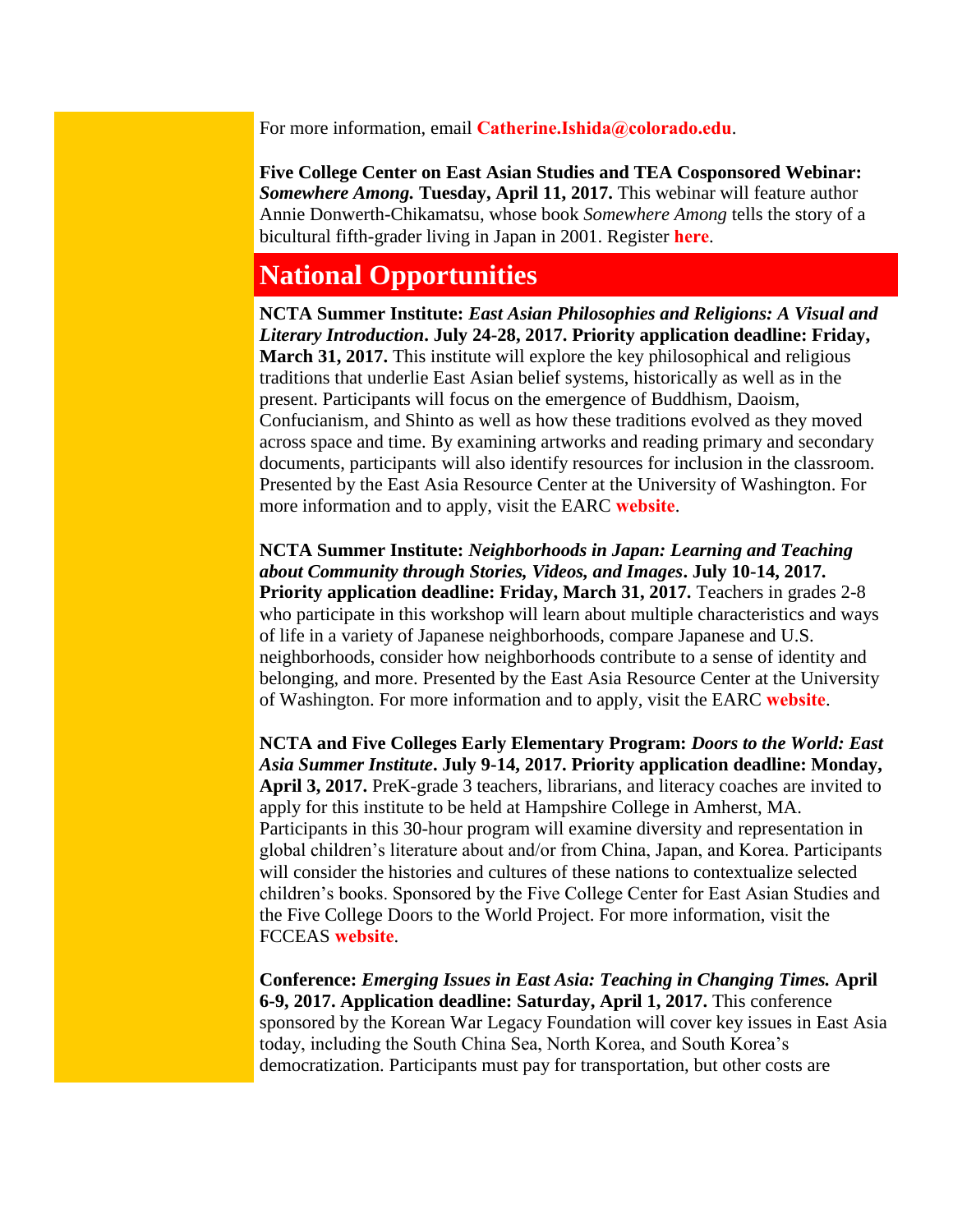covered. Register **[here](http://koreanwarlegacy.org/conference/)**.

#### *Previously Announced National Opportunities*

*NCTA Teaching East Asian Literature in the High School Workshop***. July 9-14, 2017. Application deadline: Friday, March 10, 2017.** The East Asian Studies Center at Indiana University is now accepting applications for this annual workshop featuring professors and experts on the literature and history of China, Japan, and Korea as well as master teachers who will lead strategy sessions on how to teach the works at the high school level. Cultural activities and film screenings will enhance workshop sessions. For more information, visit the **EASC [website](http://www.indiana.edu/~easc/outreach/educators/literature/index.shtml).** 

**USS Midway Institute Programs for Teachers:** *The Cold War, Korea, and Vietnam***, June 25 – July 8, 2017, and** *WWII in the Pacific: Clash of Nations and Perspectives***, July 9 – 15, 2017. Application deadline: Sunday, March 12, 2017.**  The USS Midway Institute presents two summer programs featuring notable historians, field trips, ship tours, and more. In addition, participating teachers receive instructional materials, a stipend, and travel support. For more information, visit the institute's **[website](http://www.midway.org/midway-institute-teachers)**.

**FCCEAS Webinar Series.** The Five College Center for East Asian Studies is offering the following webinars in coming months (also see *Somewhere Among* in TEA Programs):

- *The Nuclear Family,* author Ari Beser. Tuesday, March 21, 7-8 pm EDT. **[Registration](https://attendee.gotowebinar.com/register/8030959752877203972)**.
- *Sachiko: A Nagasaki Bomb Survivor's Story*, with author Caren Stelson. Wednesday, May 3, 2017, 7:00 PM EDT. **[Registration](https://attendee.gotowebinar.com/register/156825922730581761)**.
- *Midnight in Broad Daylight*, author Pamela Rotner Sakamoto. Wednesday, May 10, 7-8 pm EDT. **[Registration](https://attendee.gotowebinar.com/register/921063470282094851)**.

**Korean War Legacy Foundation Summer Conference for Educators. July 11- 14, 2017.** This conference will focus on classroom use of artifacts in the Korean War Digital Archive. The conference will be held in Washington, DC. Teachers who complete related initiatives will become eligible for travel support and a possible future study tour to Korea. Application for the summer conference is available **[here](https://koreanwardigitalhistoryproject.submittable.com/submit/74807/2017-korean-war-digital-history-project-teacher-conference)**.

## <span id="page-2-0"></span>**Colorado Programs**

**Doll and Cultural Festival. Saturday and Sunday, March 4-5, 2017, 11:30 am – 4:00 pm.** This free event celebrating the 49th anniversary of Hina Matsuri will take place at Simpson United Methodist Church (6001 Wolff St., Arvada). The event will feature performances and demonstrations of calligraphy, origami, tea ceremony, ikebana, taiko, and more. Bento boxes will be available for sale while supplies last.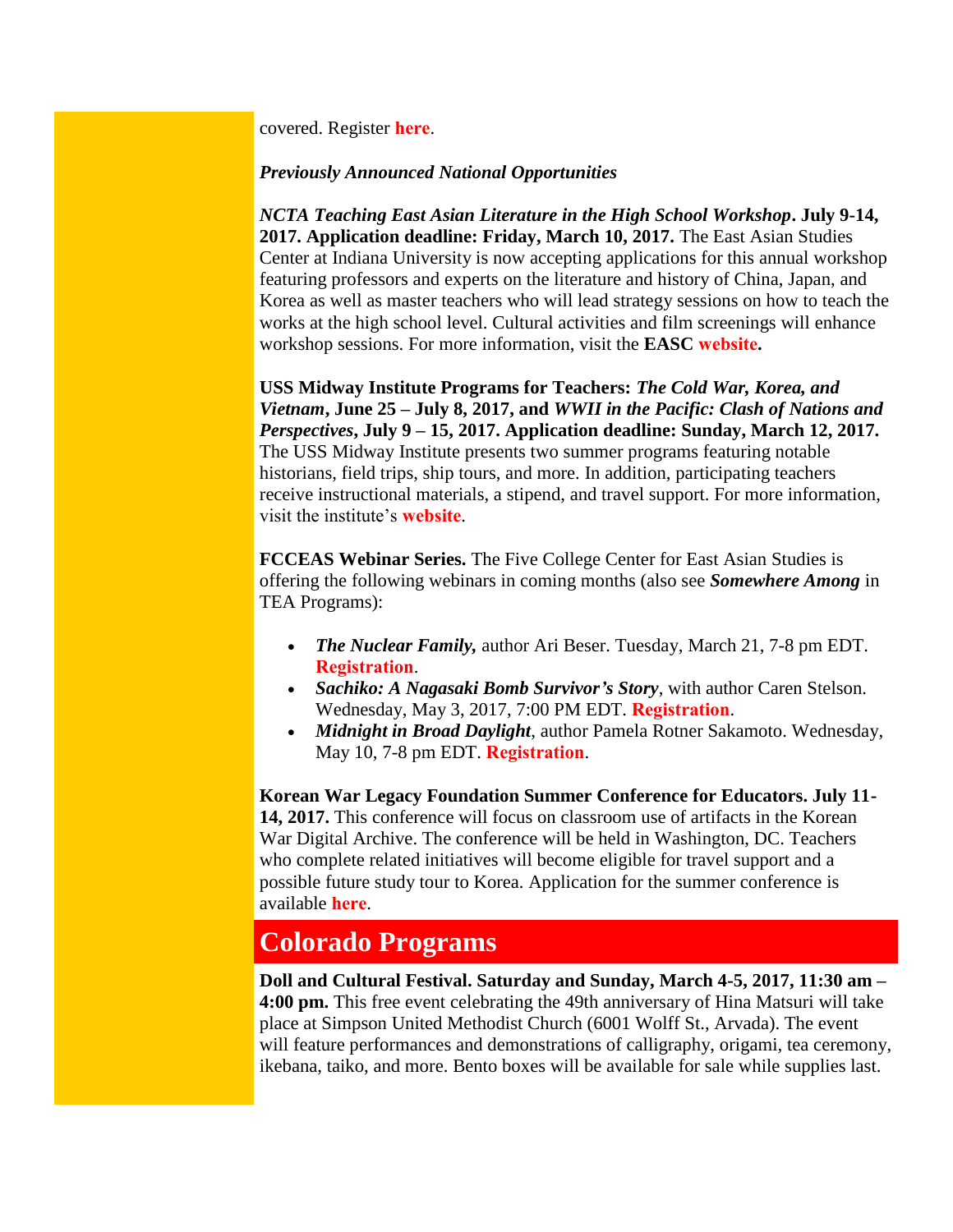**Japan Film Festival at the University of Colorado. March 12-19, 2017.** The Japan Foundation, Consulate-General of Japan in Denver, and CU International Film Series present six films at Muenziger Auditorium (1905 Colorado Ave., Boulder). For more information, visit the International Film Series **[website](http://www.internationalfilmseries.com/schedule.php)**.

*Japan Style: The Art of Form and Function.* **April 1 – May 28, 2017.** The Sangre de Cristo Arts and Conference Center in Pueblo (210 N. Santa Fe Ave.) will host this exhibition of historic and contemporary ceramics from Japanese and Japanese American artists.

#### *Previously Announced Colorado Programs*

**Performance: Denver Taiko. Friday, March 10, 2017, 7 pm.** Denver Taiko, an ensemble of third-, fourth-, and fifth-generation Japanese Americans, will be performing at the Broomfield Auditorium (3 Community Park Road). Tickets are available **[here](http://denvertaiko.brownpapertickets.com/)**.

## <span id="page-3-0"></span>**NCTA State and Local Opportunities**

**East Asia in the Classroom 2017 — Mississippi. June 5-9, 2017.** The 30-hour seminar on East Asian history and culture will incorporate primary source selections from the Chinese, Korean, and Japanese traditions. In addition to learning about key issues in East Asia, participants will be introduced to the vast range of primary sources and resources available for teaching. The seminar will be held on the campus of the University of Mississippi (Oxford). For more information, visit the Croft Institute for International Studies **[website](http://www.croft.olemiss.edu/teachers/east-asia-workshop)**.

## <span id="page-3-1"></span>**Featured Resources**

**Winner of the 2017 Buchanan Prize of the Association for Asian Studies:** *East Asia in the World: An Introduction* **(New York: Routledge, 2015).** This reader, awarded the AAS prize for outstanding curriculum materials, contains useful essays for high school and college use. The volume is divided into four parts: Overview, Fundamentals, Global Context, and Case Studies. Two particularly useful essays debunk common myths about Asia and introduce the languages of East Asia. Case studies offer an opportunity for teachers to delve more deeply into high-interest contemporary issues, such as China's one-child policy, Confucianism in East Asia today, and the future of the Korean Peninsula. Congratulations to the Five College Center for East Asian Studies and its director, Anne Prescott, who edited the awardwinning volume.

**New NCTA Class App Videos for Secondary Teachers and Classrooms.** *Korea Goes Global*, a two-part video program, is now available on the NCTA Class Apps **[page](http://nctasia.org/resources/class-apps/)**. Political scientist Tony Robinson introduces the fastest modernization/industrialization project in world history, as well as *Hallyu* (The Korean Wave), South Korea's 21st-century project of "creative economy." Part 1 focuses on South Korea's "state-led industrial development" and export-oriented